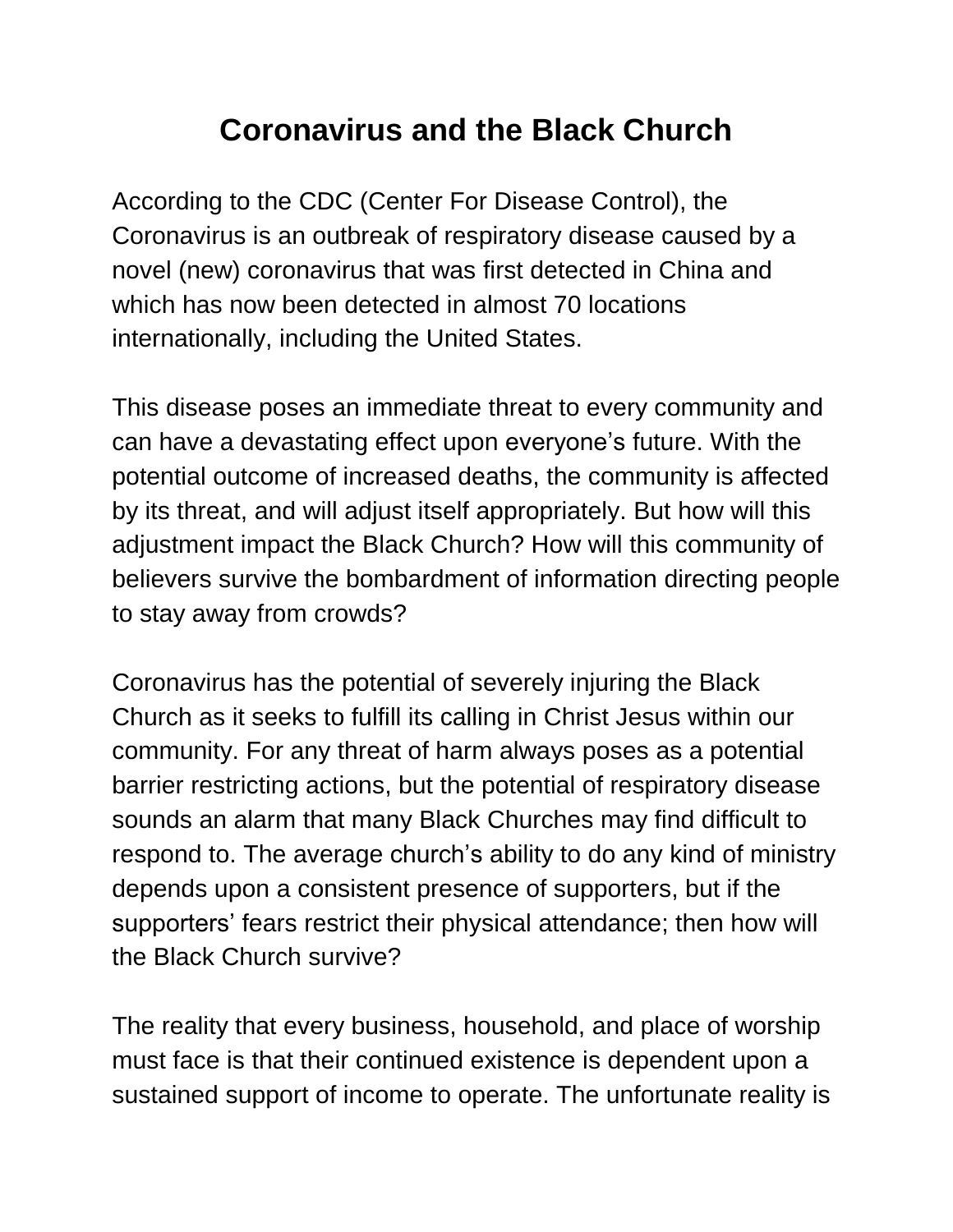that many houses of Worship, specifically in the Black Church, have no reserve funds that would allow them to economically survive several months, or weeks without gathering together. Is there an answer or preparation that can be taken by pastors to sustain their congregation? Yes!

You can begin by empowering your people with clear information that removes the barriers that could block their commitment to worshipping God with your church.

Inform the congregation with CDC definitions of the disease and the recommendations that can help to keep them safe. Make your place of worship a model of what each home should practice in order to keep them safe and healthy.

Make available options where your membership can worship with you by video conference, conference calls, Facebook Live, and/or YouTube.

Create and consider different ways by which your congregation can ensure contact with one another if public gatherings are restricted. Provide opportunities for electronic giving: including

- credit card.
- Zelle.
- through your website,
- or Givelify.
- You can also continue to give by check,
- or drop cash at your local location.